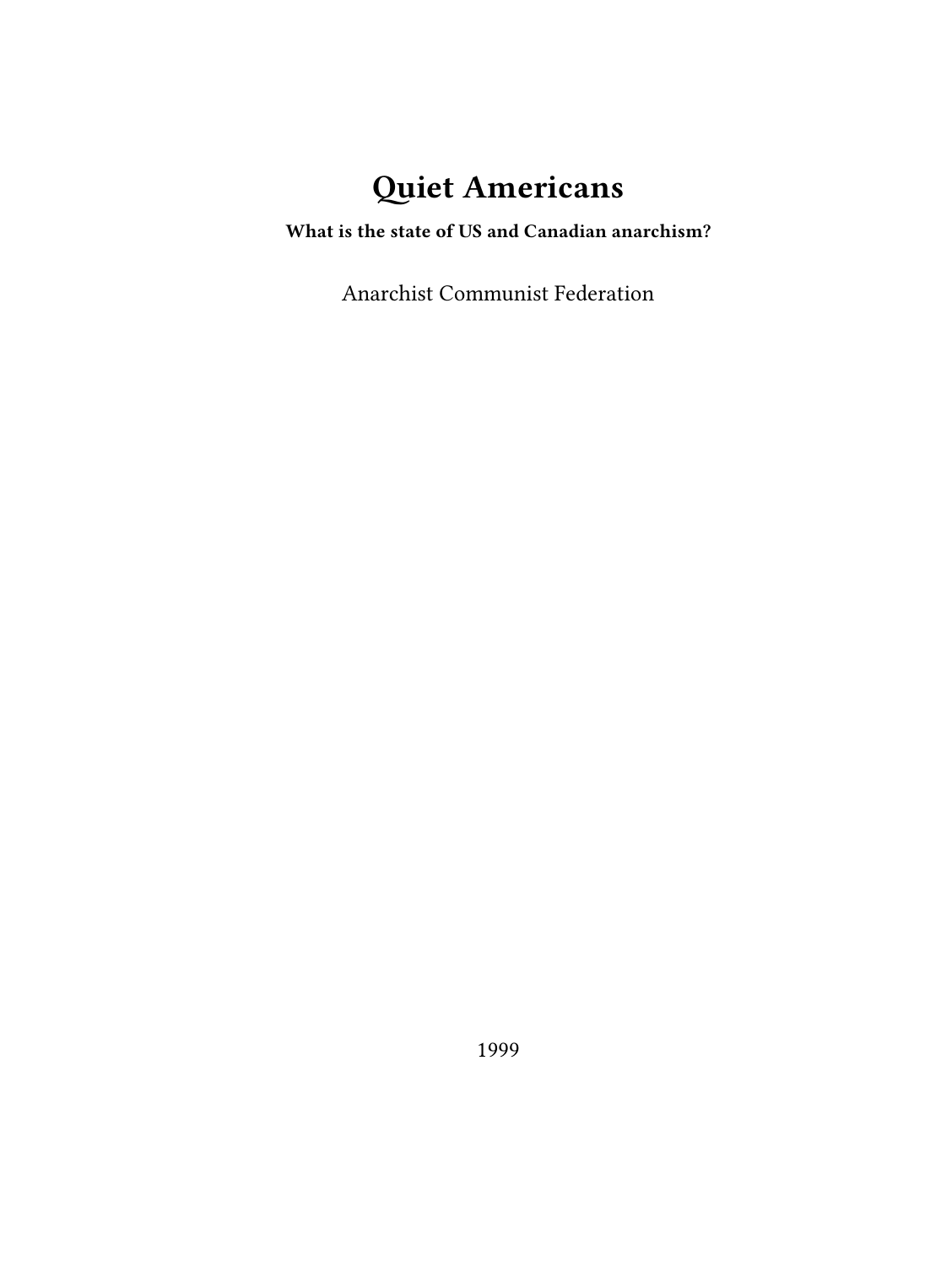# **Contents**

| Libertarian Municipalists research research research research and the state of the T |  |  |  |  |  |  |  |  |  |  |  |  |  |  |  |
|--------------------------------------------------------------------------------------|--|--|--|--|--|--|--|--|--|--|--|--|--|--|--|
|                                                                                      |  |  |  |  |  |  |  |  |  |  |  |  |  |  |  |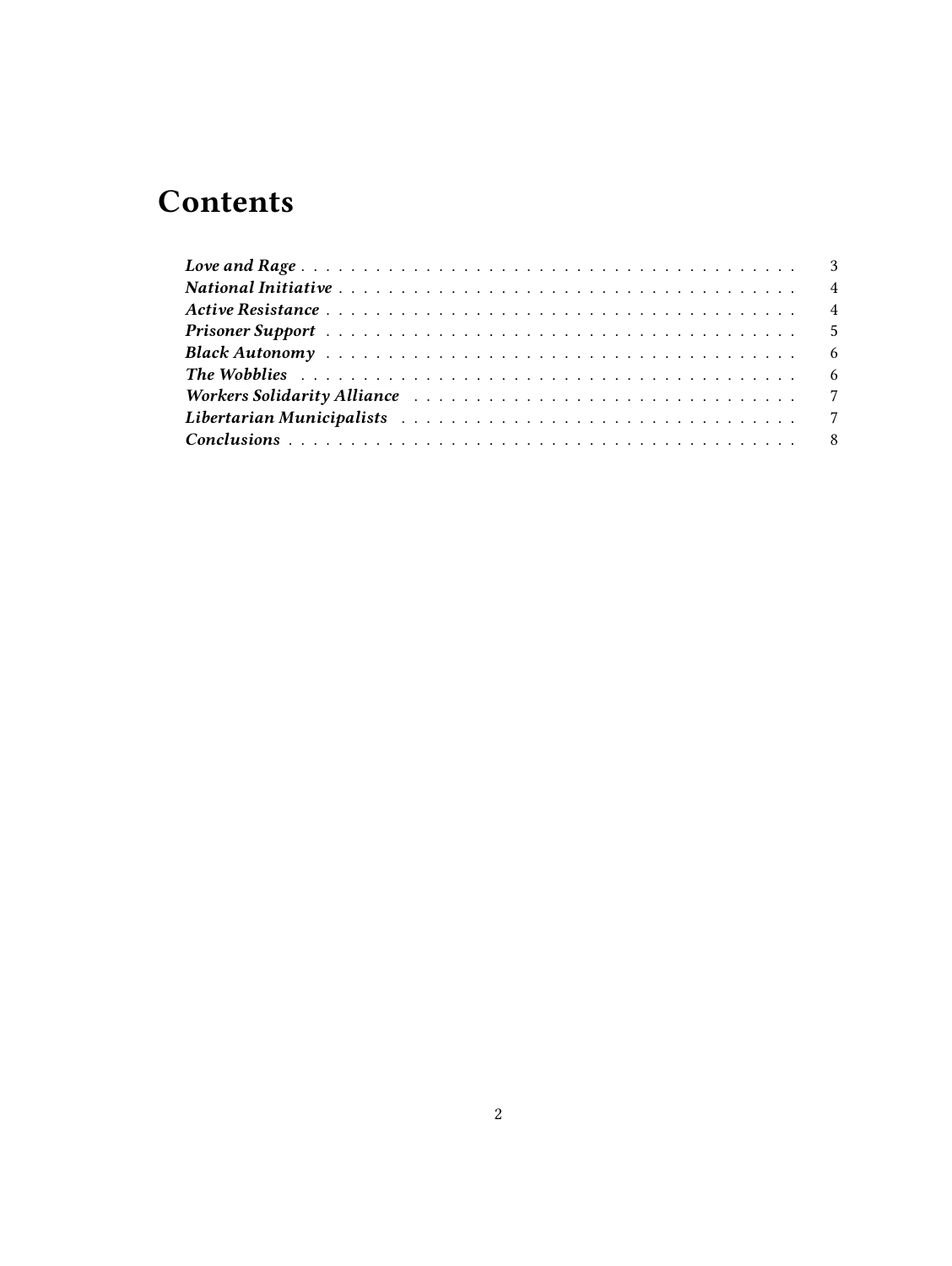*In the last year American anarchists have had the dissolving of Love and Rage, an upsurge in industrial action by workers, and continued state repression of members of Black Autonomy. So, what is going on, and what is the hope for anarchist organisation in America? In this article we attempt a round up of some of the current anarchist organisations in the United States and Canada, based both on contacts that the ACF has built in the last few years, and from anarchist press and internet sources.*

### <span id="page-2-0"></span>*Love and Rage*

Bringing anarchists together on a continent wide basis in North America has always been an uphill struggle, never mind the formation of robust organisations such as federations, but the late 1980's saw several convergences, firstly at the "Haymarket International Anarchist Gathering" in Chicago in 1986, followed by "Building the Movement Anarchist Gathering" in 1987 in Minneapolis, the "Anarchist Survival Gathering" in Toronto, Canada in 1988, and "Without Borders Anarchist Gathering" in San Francisco in 1989. Out of the Minneapolis gathering came an initiative known as the Mayday Network, involving several anarchist groups and the trotskyist Revolutionary Socialist League, some of who were embarking on a conversion to anarchism. At a subsequent conference in Chicago in November 1989, *Love and Rage* newspaper was launched, together with a new organisation with Statement of Principles, which become the Love and Rage network in 1991. Opponents from the beginning were wary of the involvement of the RSL, which in fact dissolved itself on the same weekend that L+R was founded, but the network was widely supported and groups not only in the US but also in Canada, Mexico and South America identified themselves with the network. L+R became the Love and Rage Revolutionary Anarchist Federation in 1993 in a attempt by some of the groups to tighten up the loose network, resulting in the loss of some member groups. This point may be seen as the start of a decline — some features of this being uncritical support for the Zapatistas/ EZLN and a move away from anarchism as the key ideology. On the other hand, being a loose federation, and never really identifying itself as anarchist except in name, L+RRAF was pretty well open to all comers from the beginning and was happy to embrace a wide range of political views and religious beliefs. The situation came to a head publicly in June this year with the press release announcement,

" […] After more than 8 years of hard work, the Love and Rage Revolutionary Anarchist Federation voted to dissolve itself during a brief conference at Hunter College in New York City on Saturday, May 23, 1998. some participants in the conference spent the weekend laying the foundation for a new provisional organisation, the Fire By Night Organizing Committee. Members of another faction at the conference also announced their intention to launch a journal and a new organization. Neither of those projects has a name yet."

The press release went on to explain the dissolution in terms of non-agreement on whether anarchism had all the answers to their problems, on the theory of "white-skin privilege" and about practical work. It appears that the FBNOC (who sent out the above release) have taken what they see as a general anti-authoritarian position, which is accommodating of Maoism and Marxism in addition to anarchism. Maoism especially is being taken up by non-Marxists in the USA, and is also finding its way into prisoner support organisations like ABCF and Jericho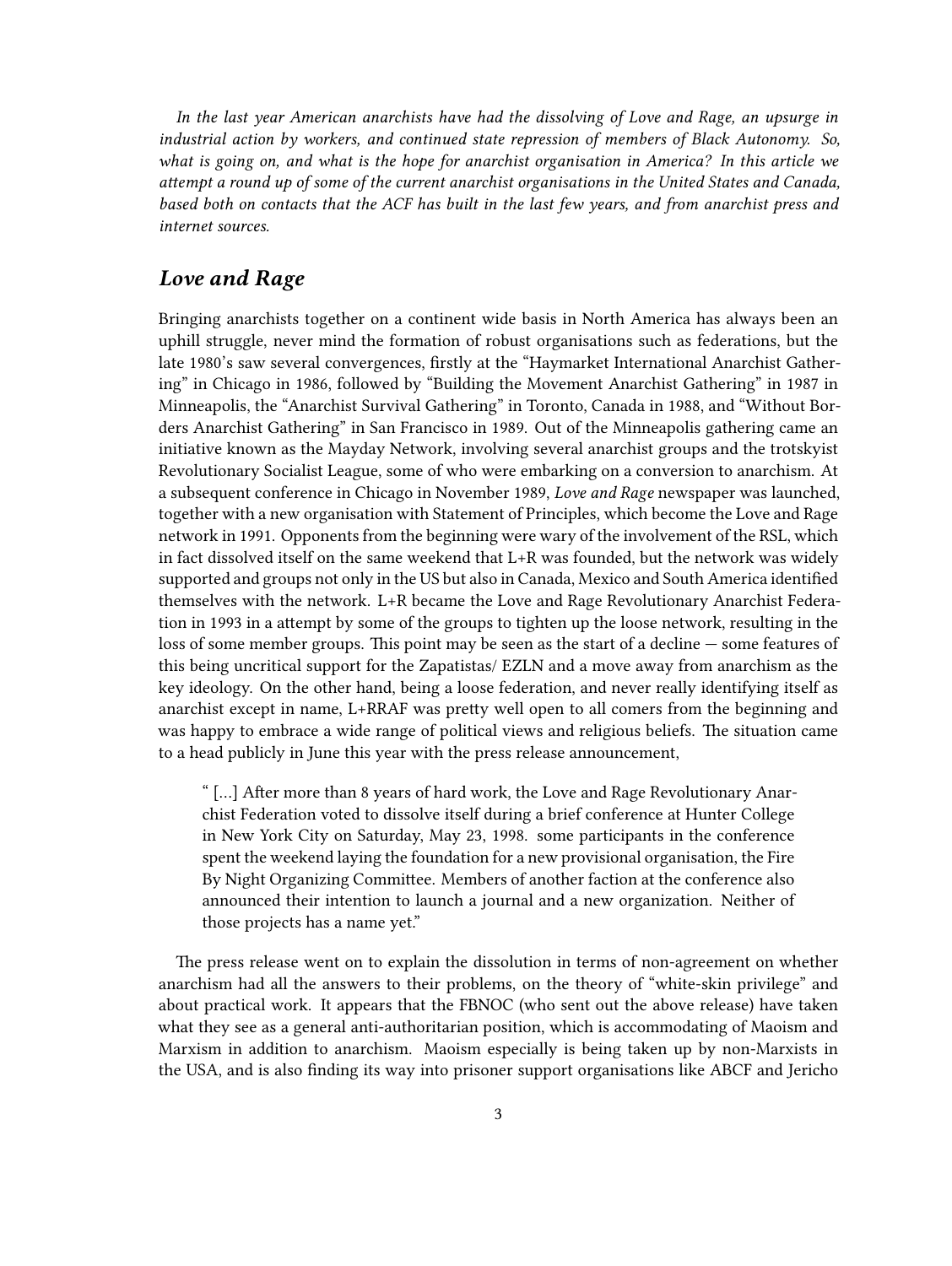'98 (see below). Another faction is purported to be taking a class-based anarchist position, and producing a discussion forum document entitled Towards a fresh revolutionary anarchist group but in spite of attempts to contact them at their Detroit address we have been unable to verify this (Note: this has now appeared on-line). According to the FBNOC press release, this other faction calls for "a federation of collectives united around firm anarchist/anti-authoritarian politics and outlook, oriented to the working classes and most oppressed, and active in building Anti-Racist Action as an anti-authoritarian mass movement". FBNOC criticise their sacrificing of practice and mass organising to ideological purity. It's probably fair to say that for all its faults, most American anarchists were sad to see the end of L+R. One point in its favour was its managing to publish in both English and Spanish (though the *Mexican Amor y Rabia* group) and so reach a wider readership (and we have also found some on-line literature in Italian).

#### <span id="page-3-0"></span>*National Initiative*

Around the time of the formation of L+RRAF, another national initiative was launched. The Network of Anarchist Collectives was to be a "facility for resource sharing, mutual aid, and communication" amongst anarchist collectives in US and Canada. From the outset, there were disagreements over whether the network should be restricted to "anarchist" collectives and even over what a collective should be; an agitational group trying to smash the state, or just a selforganised group of some kind? In spite of these broad disagreements, a mission statement and member policy were eventually formed, but then only three groups wanted to join: the Chicago A-Zone, Critical Mass Media (Syracuse) and the Toledo (Ohio) A-Zone.

NAC produced several issues of a magazine *(Dis)Connection*, and organised a few gatherings. The network is no longer operating as such, though *(Dis)Connection* is soon to be restarted by some of the original members.

One other recent loss was the Demanarchie group in Quebec, Canada in March, which previously translated ACF pamphlets into French. Members of the group have since met with other Quebec anarchists to discuss the formation of a new organisation though we are waiting to hear the outcome. (we are now pleased to hear they have resurfaced as a new group, Emile Henry).

On a happier note, a New England anarchist-communist federation may be in the making. Boston-based *We Dare Be Free* newspaper was launched in the Spring 1998 and the authors are keen to promote class struggle politics on the East Coast. They have also begun an International Solidarity Campaign to support international anarchist struggles, notably against the repression of Italian anarchists, and literature distribution by Insurrection Mailorder. As well as covering news, the editors of *We Dare Be Free* have reprinted texts by Bakunin and Malatesta, which has also been the approach of a smaller local project by the Anarchist Voice of Cambridge. These and other anarchists along the East Coast (from Virginia up to Montreal, Canada) are attempting a wider linkage "in the spirit of NAC" by means of the Atlantic Anarchist Circle.

#### <span id="page-3-1"></span>*Active Resistance*

In 1996 a new series of gatherings was begun under the name Active Resistance, "an anarchist gathering of organizers and activists to share and discuss strategies and tactics to build and support radical left movements against capitalism and the state". The first AR continental conference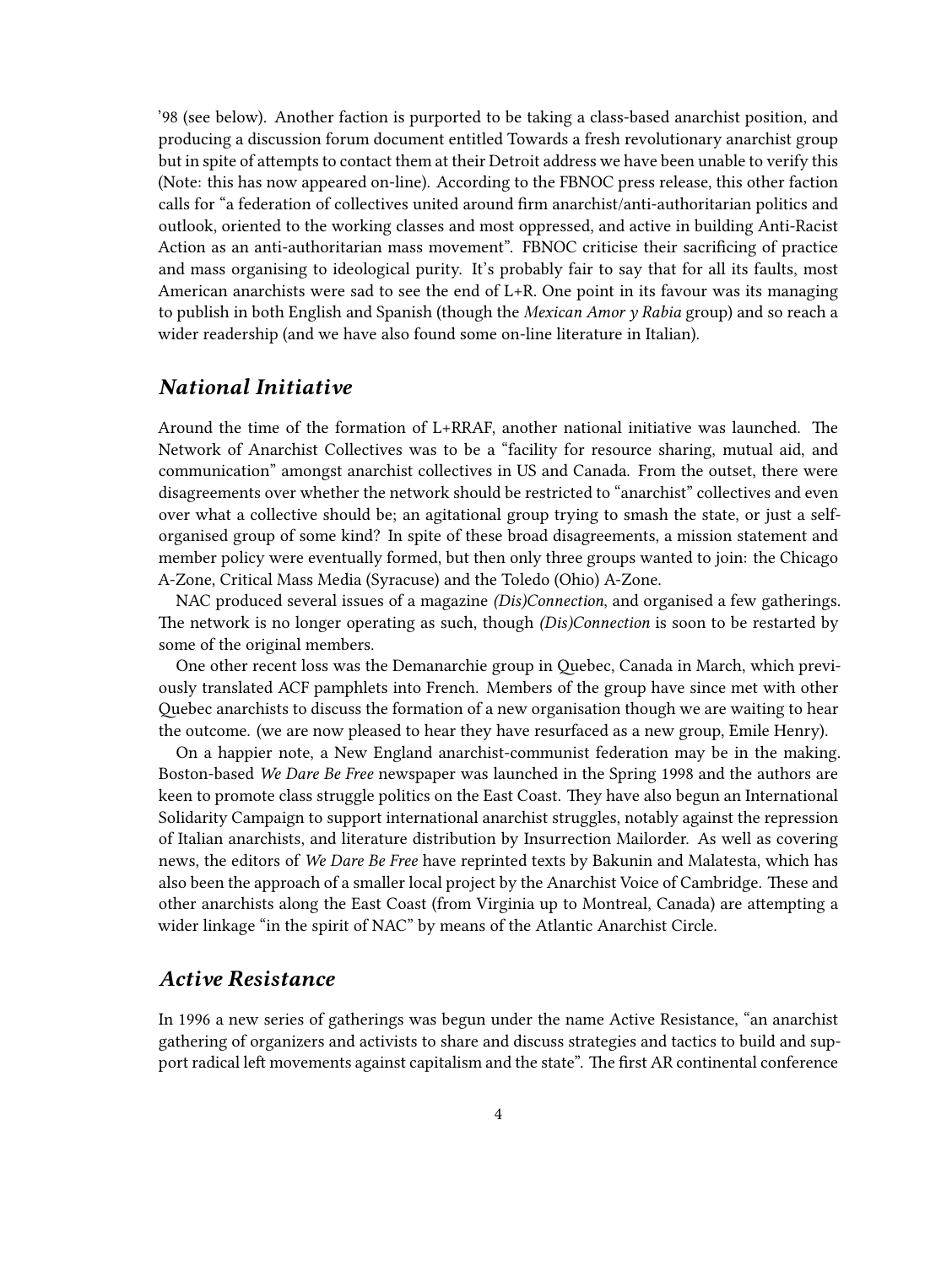was in Chicago in August 1996 which was attended by 750 people, the second in Toronto in August 1998. AR98 was hosted by Toronto Anarchists with some help from regional contacts. The 7 day event, which attracted 600–800 people, was mainly attended by "young punks/young people [...] aspiring towards anarchism", though members of IWW and members of the AAC and other networks were also present. Part of the event involved a conference (not unlike Bradford Mayday 98) with 4 schools/core groups; "Building Revolutionary Movements, Art and Revolution, Community Organising, and Alternative Economics". The AR98 organisers are due to produce a "zine" to bring together views and feedback about the event, but already one criticism has been that the groups were unable to discuss things in much depth since so many were coming across ideas for the first time. Informally however, links between organised anarchists are said to have been strengthened. Another view is that whilst events like AR98 are significant as gatherings, they are not as important to many people as local and regional actions, although the event as a whole has given people "energy, inspiration and ideas". The next AR gathering is due to happen in Texas, early in 1999.

Another new initiative is calling itself the Heatwave communist-anarchist federation, which is based in Forth Worth/Dallas. Heatwave is calling for people to set up "Heatwave collectives" in other parts of the US, but apart from an internet web-site, we do not know much about them.

### <span id="page-4-0"></span>*Prisoner Support*

We have previously referred to the prisoner support organisations. One in particular, Raze The Walls! deserves a special mention, as the ACF has had good links with its members for quite some time. Unfortunately, RTW! Network dissolved in October 1997 over a messy disagreement over the support or otherwise of a prisoner, but the Georgia group maintained the name RTW! and in conjunction with Florida based Orlando Anarchist Black Cross-Support Group, they recently expanded their remit to general issues by the launch of the magazine RTW! Quarterly at the end of 1997. The first issue reprinted Working Class Times, seemingly unaware of the rows carrying on in the UK between its authors and Class War (note, this is the old federation  $-$  CWF has been continued/relaunched by some of its ex-members) over the issue of whether there is a ruling class or just a middle class, but the second carried a consolidation of their own class based anarchist position. The discussion of class politics in the US in prisoner support circles must be seen in a positive light. However, even here the question of Maoism has raised its ugly head, with a report by Orlando in the April 1998 ABCF Update #19 about their meeting of the recently bailed former Black Panther Party leader Geronimo ji-jaga Pratt (who advocates the setting up of Black Militias) at the Jericho '98 prisoner support march in Washington DC. The report said, "Geronimo also added […] that we should engage in ideological struggle based on the guidelines set forward by the late Mao-Tse Tung. We are in total agreement with this. The fact that Mao was not an anarchist means little to nothing to us, his theories on combating liberalism have been tested in practice and we feel it would be incorrect for us to not to integrate this in our practice. We also think its incorrect for people to refuse to learn from Mao because he wasn't an anarchist, while at the same time learning from the wisdom of Political Prisoners/Prisoners Of War who by and large are not anarchists". This statement is typical of the ideological mishmash which we are hearing from the USA.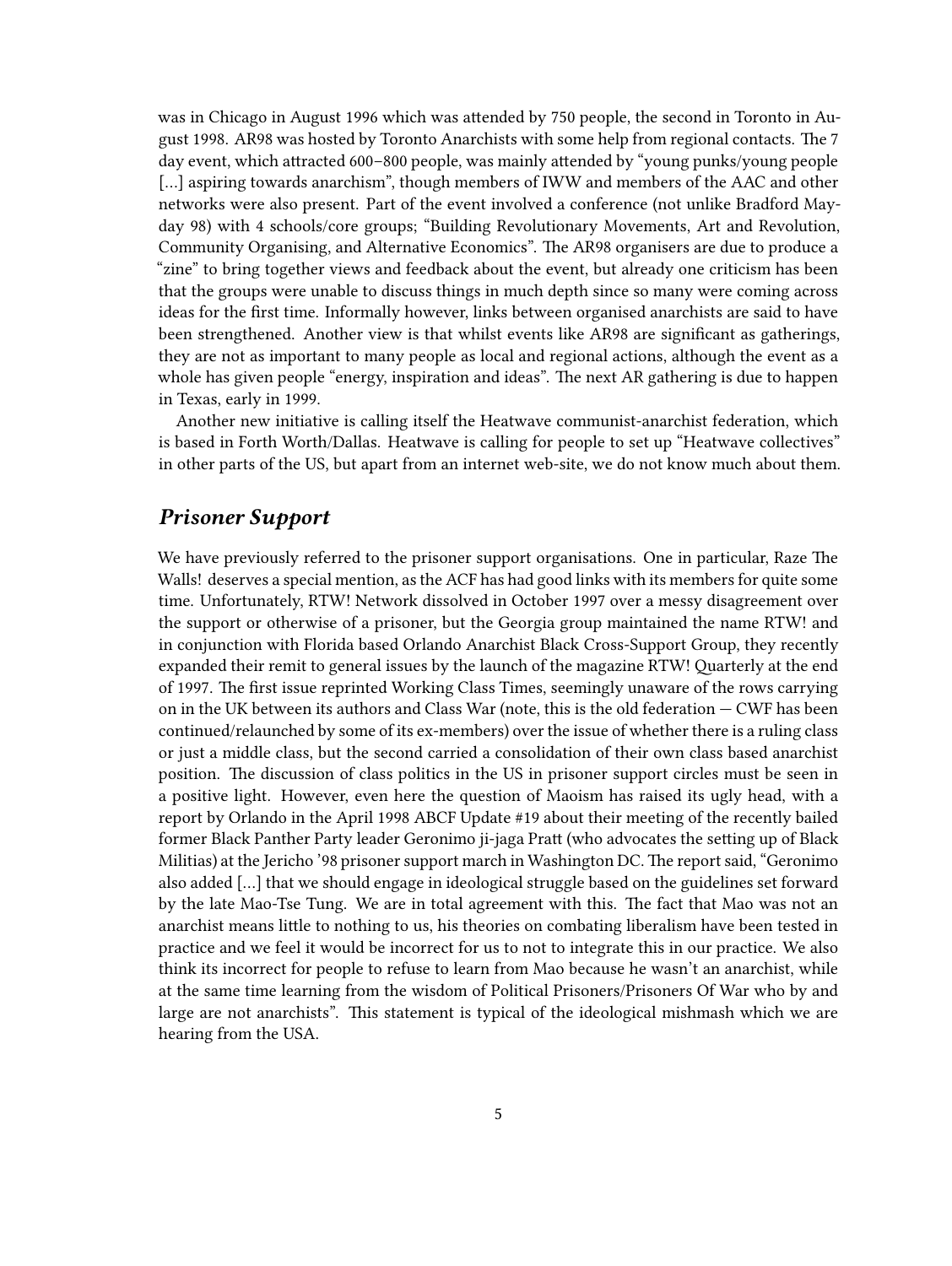#### <span id="page-5-0"></span>*Black Autonomy*

Black Autonomy Collective/Black Autonomy International is an anarchist influenced organisation based in Seattle, and produce the paper *Black Autonomy* edited by ex-BPP member Lorenzo Komboa Ervin. In their statement "Anarchism + Black Revolution = New Black Automonous Politics" printed in the Aug-Sept 1997 issue of the paper, the BAC attempted to reconcile classstruggle anarchism with the "super-oppression" of people of color, and a rejection of the "race nationalism" of black nationalism whilst "sharing many basic ideas with them". They continue, "So-called "white" people are a super-contrived nationality designed to help the capitalists keep the workers of color in their place and safeguard the status quo. So rather than see the "white" industrial working class as a potentially revolutionary class, instead we see it as an opportunistic, collaborationist body which must be redefined and reorganized if it is to constitute a reliable ally and have any ability of fighting in its own interest." Like the Black Panthers before it, BA believe in the turning of working class communities into dual power communes to enable a protracted struggle with capitalism. Though they criticise "euro-centric" anarchism, Black Autonomy, through Ervin, have attempted to make links with anarchists internationally by a series of speaking tours in Europe, and also in Australia where he was locked up and nearly deported for remarks made on TV. Back in the States, BA continue to involve themselves in promoting the "Copwatch" program, which patrols and documents police racism, and aims to try and prevent killings (by presence of cameras), to obtain releases from arrest, and to aid court cases. Most recently Ervin and 2 other BA members were arrested in May 1998 during a Copwatch protest in Chattanoga Tennessee, over 2 separate killings of black men by cops within one week. They blamed their arrests on a sell-out by the "Nation of Islam, NAACP, Black preachers and Operation PUSH, who made a secret deal with the cops and politicians". The Chattanoga 3 now face 6 months prison or a \$2000 fine, but Ervin has only just escaped sentencing under the Tennessee "3 Strikes and you're out" statute which would have meant an automatic prison sentence up to 5 years, highlighting the precariousness of his and BA's position, and their continued need for international solidarity.

### <span id="page-5-1"></span>*The Wobblies*

So far we have not considered the labour movement organisations. The largest of these, the Industrial Workers of the World, is currently experiencing a boom in membership (now several hundreds), which is indicative of a growth in industrial action by US workers in general over the last few years. Their monthly paper *Industrial Worker* reported in its October 1998 issue on the IWW General Assembly which was attended by 87 members, the largest meeting for many decades. General Secretary-Treasurer Fred Chase reported a more than doubling of membership since 1995 and an increase of one third in the last year alone. The assembly identified organising strategy as a key issue, especially as international sections are growing. The USA has seen some large scale industrial actions over the last couple of years, including a national strike of United Parcel Services workers, a plant shutdown at General Motors, construction workers striking and fighting police in New York City and a walkout/lockout at Detroit News and Free Press. Although much of the action was supported and orchestrated by the Teamsters, some of it has had a rankand-file flavour, which has undoubtably given a boost to organisations like the IWW, who have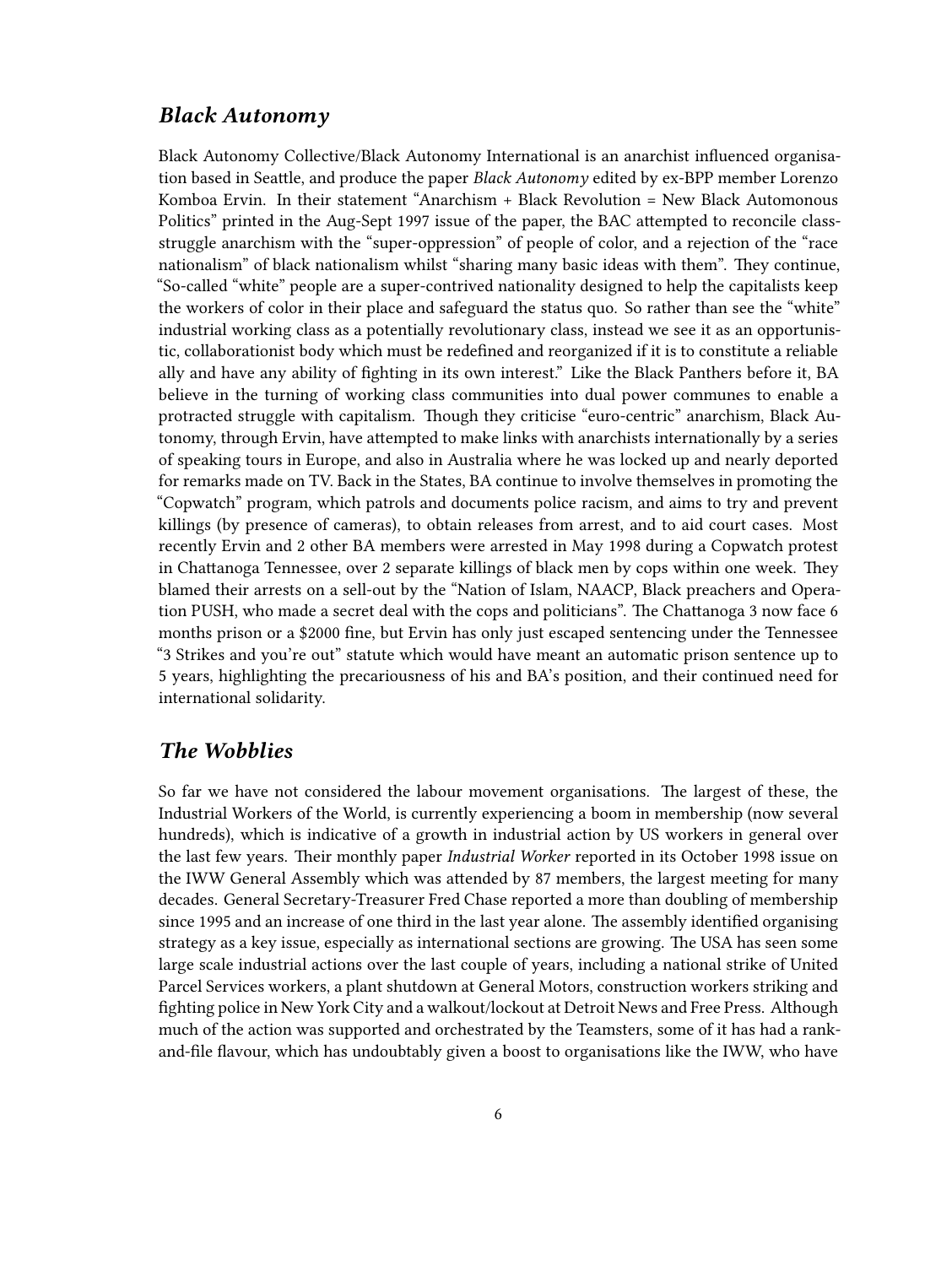also taken the opportunity to critique the 'business unions'. Parallels between the US and UK are also apparent especially over privatisation of transport and welfare, and against casualisation. The IWW was extremely supportive of the Liverpool Dockers and is benefiting from strengthened international links as a result. Whilst the IWW is revolutionary syndicalist in a general sense and deliberately avoids ties with specific ideological groups, anarchism remains a strong current within it. It also has a loose linkage with the US Earth First and some members of IWW are supporters of the Food Not Bombs organisation which distributes free vegetarian food to the destitute. The more politically orientated *journal Libertarian Labor Review* — "Anarchosyndicalist Ideas and Discussion" presents an approach in favour of building the One Big Union in the USA, and has recently reported on a debate within the IWW (first printed in Australian magazine of the Anarcho-Syndicalist Network, *Rebel Worker*) about whether or not activities like Food Not Bombs are too marginal and detract from the main task of building unions. Certainly the FNB campaign is part of the wider 'movement' such as it exists, and has supporters who do not have class struggle politics.

#### <span id="page-6-0"></span>*Workers Solidarity Alliance*

The American section of the IWA is known as the Workers Solidarity Alliance. Unlike the IWW, the WSA-IWA is not a union, but more like the Solidarity Federation in Britain, it is a propaganda organisation promoting anarcho-syndicalism, and supports workers struggles. Its most recent continental initiative is the I99 International Solidarity Conference which will be taking place in San Francisco on 1–5 June 1999. The conference will aim to bring together union activists under the banner "The working class and employing class have nothing in common, the working class should take over the economy, and the working class must organise into unions to fight the capitalist class". Subjects for discussion are the stopping of factionalisation, combating the World Bank, connecting workers issues with those of the environment and poverty, and exploration of alternative forms of organising and cooperation. At its annual conference the IWW also endorsed the I-99 conference, which may strengthen links between the two organisations, which already exist especially in San Francisco itself. The WSA-IWA has also organised a US speaking tour for Sam Mbah, member of the Awareness League in Nigeria and co-author of the book African Anarchism, published in 1997. He will speak in several cities during November 1998 to "enrich anarchism and anarchist principles with an African perspective, and help to carve a place for Africa with the framework of the worldwide anarchist movement". Interestingly, the debates which occurred within the RSL shortly before their rejection of orthodox Trotskyism and involvement in the early Love and Rage, are also credited (in African Anarchism) with influencing the similar transformation in the Awareness League, which was formerly a leftist coalition but is now part of the IWA.

## <span id="page-6-1"></span>*Libertarian Municipalists*

Moving on to the libertarian municipalists, their 2<sup>nd</sup> International/Interpolis Conference is due to take place in the state of Vermont in August 27–29 1999. Hosted by the Institute of Social Ecology, billed as "The Politics of Social Ecology: Libertarian Municipalism — an anarchist agenda for the 21<sup>st</sup> Century", and with Murray Bookchin expected to deliver the "keynote address", it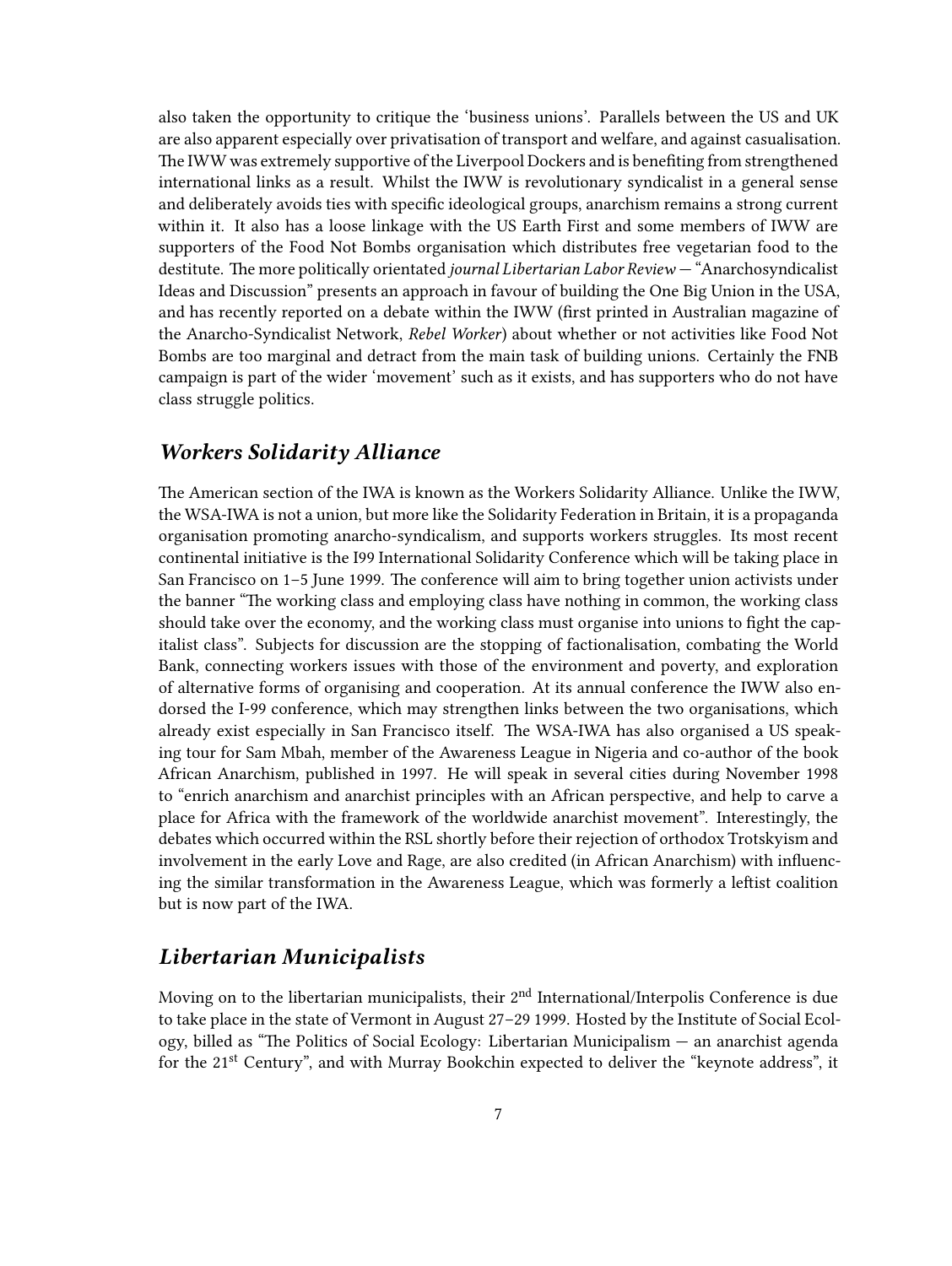aims to build on the "theoretical framework" established at the first conference which took place in Lisbon, Portugal in August 1998, attended by 125 people. Though still academic in structure, delegates are asked to treat it as "a working conference […] with the expectation of building a movement with others who share their commitment", the stated aim of this movement being to build parallel institutional powers, via citizens assemblies, either by participation in local elections or by extra-legal means. The idea of social revolution would eventually be to take power in these municipalities. This reformist approach has already been strongly attacked by the IWA as being no more than replication of the bourgeois state, typified by Bookchin's "ignoring of the meaning of workers' struggle".

In addition to the above, there are the magazines such as the anarcho-primitivist *Fifth Estate*, *Anarchy*, radical newspaper *Slingshot*, and *Profane Existance* — "making punk a threat again" (note the latest news is *Profane Existance* wound up in October 1998) . There are also various council communist groupings who produce useful propaganda such as Collective Action Notes, Red and Black Notes, and The Poor the Bad and the Angry, and we have also had intermittent contact with Los Angeles Workers Voice, who are sympathetic to the Communist Workers Organisation in Britain.

### <span id="page-7-0"></span>*Conclusions*

What can we conclude about the American scene? The politics seem very broad without much consensus, neither between groups nor within the 'networks of collectives' that are the preferred organisational form at present. The few coordinated continent-wide events are limited to the aptly named "gatherings", rather than something which is able to be taken forward organisationally. Some activists appear to see anarchism as only one strand of their politics and seem happy to embrace what we see as authoritarian ideas, but which they see only as a different type of anti-authoritarianism. This is a resistance to "ideological purity" amongst many American radicals, who as a result are more willing to accept general leftist ideas. This is somewhat different to Britain, where most activists still generally oppose any flavour of Marxism or Maoism, though support of national liberation struggles is still prevalent. On the other hand, local and regional activism is widely supported, for example against globalisation and capitalist trade agreements like MAI, something which may well find a resonance outside of the US. Race is also clearly a major issue, and European class struggle anarchists clearly need to understand how they are viewed by groups such as Black Autonomy and by other anarchists who subscribe to the theory of "white-skin privilege". These are challenging ideas, especially as BA is firmly in the class struggle mould, against cross-class alliances and against separatism. The libertarian municipalist agenda appears to be no more than a reformist strategy based on smaller political units than the state, and seems unlikely to strike any chord with the broader movement. The IWW, with a historical tradition to live up to, is the most consistent of the organisations and the only one capable of producing a regular paper, albeit without an overt anarchist agenda. Many class struggle anarchists, whether in the IWW or not, do refer to themselves as "wobbly" in recognition of the importance of radical workplace politics. A few anarchists, mostly in network organisations at present, seem interested in trying to work towards a new continent-wide federation, possibly based on anarchist communism, which is something the ACF would greatly welcome, though the foundation for this does not look at all steady. The ACF has a secretariat which is responsi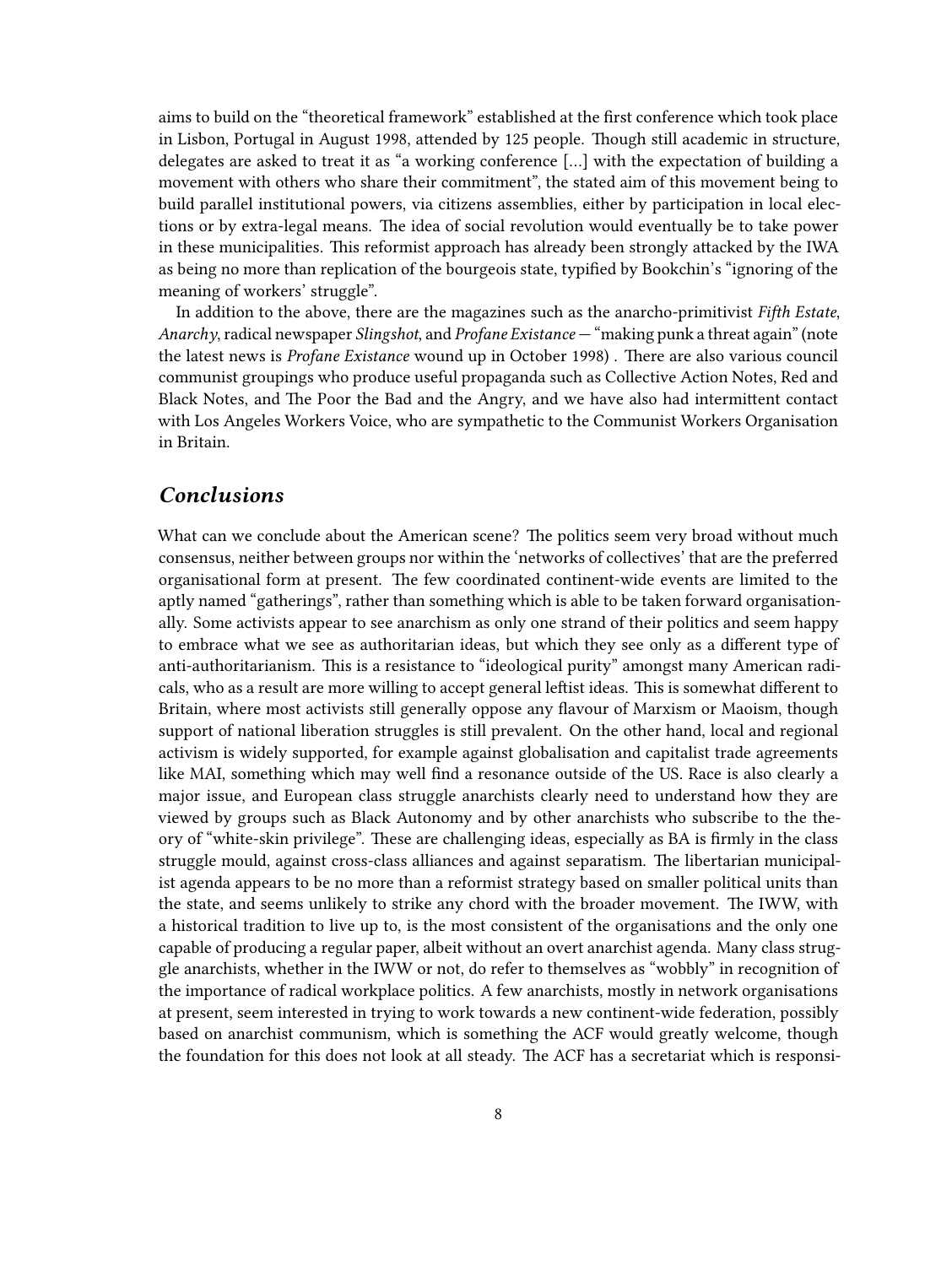ble for international contacts with anarchist groups and individuals. We welcome exchange of publications and ideas with anarchist organisations worldwide.